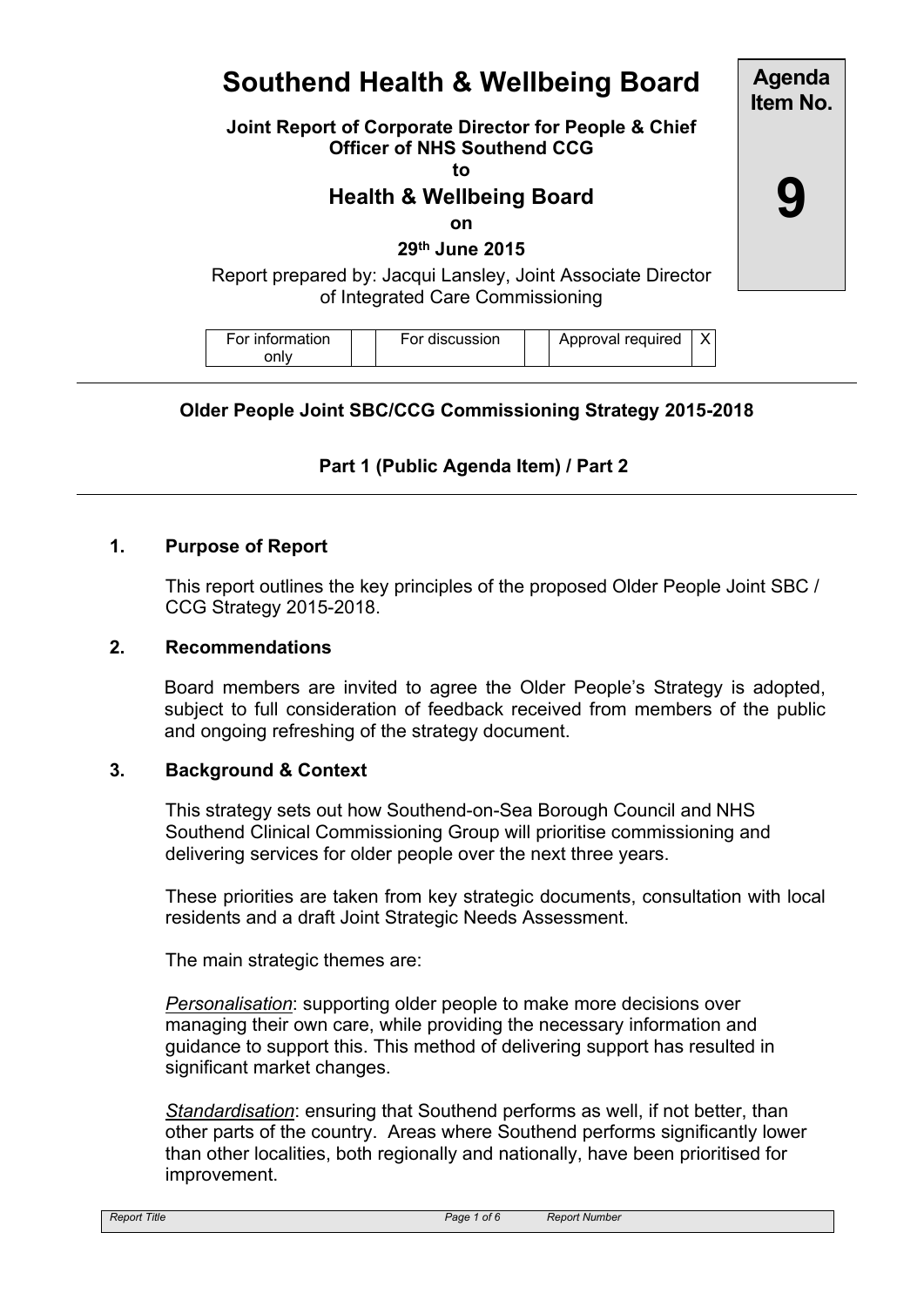*Prevention*: the emphasis has increasingly concentrated on supporting the population to remain healthier for longer. Where support is required, the preferred option is to deliver it within the community wherever possible and reduce the pressure on primary and acute services.

*Working with partners*: Partnership working is increasingly important to Southend Borough Council and the NHS, in Southend we have strengthened our relationship with a number of organisations for the good of the people of the borough.

## **4. Health & Wellbeing Board Priorities / Added Value**

How does this item contribute to delivering;

• HWB Strategy Ambitions:

|                               |              | Older People Joint SBC/CCG Commissioning Strategy 2015-2018 |              |                |                          |                 |                   |                                 |              |                     |            |                                                                           |                              |
|-------------------------------|--------------|-------------------------------------------------------------|--------------|----------------|--------------------------|-----------------|-------------------|---------------------------------|--------------|---------------------|------------|---------------------------------------------------------------------------|------------------------------|
|                               |              | Information, Advice and Advocacy Aim                        | Housing Aim  | Prevention Aim | Health and Wellbeing Aim | Re-ablement Aim | Ophthalmology Aim | Redesigning Social Services Aim | Diabetes Aim | Ambulatory Care Aim | Stroke Aim | End of Life, Palliative Care, Care Homes<br>Community Services Aim<br>and | Musculoskeletal Services Aim |
|                               | Ambition 2.B |                                                             |              | $\checkmark$   | $\checkmark$             |                 |                   |                                 |              |                     |            |                                                                           |                              |
|                               | Ambition 4.A | ✓                                                           |              |                |                          |                 |                   |                                 |              |                     |            |                                                                           |                              |
|                               | Ambition 5.A | $\checkmark$                                                |              |                |                          |                 |                   | $\checkmark$                    |              |                     |            |                                                                           |                              |
|                               | Ambition 5.B | $\checkmark$                                                | $\checkmark$ | $\checkmark$   | $\checkmark$             |                 |                   |                                 |              |                     |            |                                                                           |                              |
|                               | Ambition 5.C | ✓                                                           | ✓            |                |                          |                 |                   |                                 |              |                     |            |                                                                           |                              |
| <b>HWB Strategy Ambitions</b> | Ambition 5.D | $\checkmark$                                                | $\checkmark$ | ✓              | $\checkmark$             |                 |                   | $\checkmark$                    |              |                     |            |                                                                           |                              |
|                               | Ambition 5.E |                                                             |              |                |                          | $\checkmark$    |                   |                                 |              |                     |            |                                                                           |                              |
|                               | Ambition 5.F | ✓                                                           | ✓            | $\checkmark$   | ✓                        |                 |                   | ✓                               | ✓            | ✓                   | ✓          | ✓                                                                         | ✓                            |

**HWB Strategy Ambitions**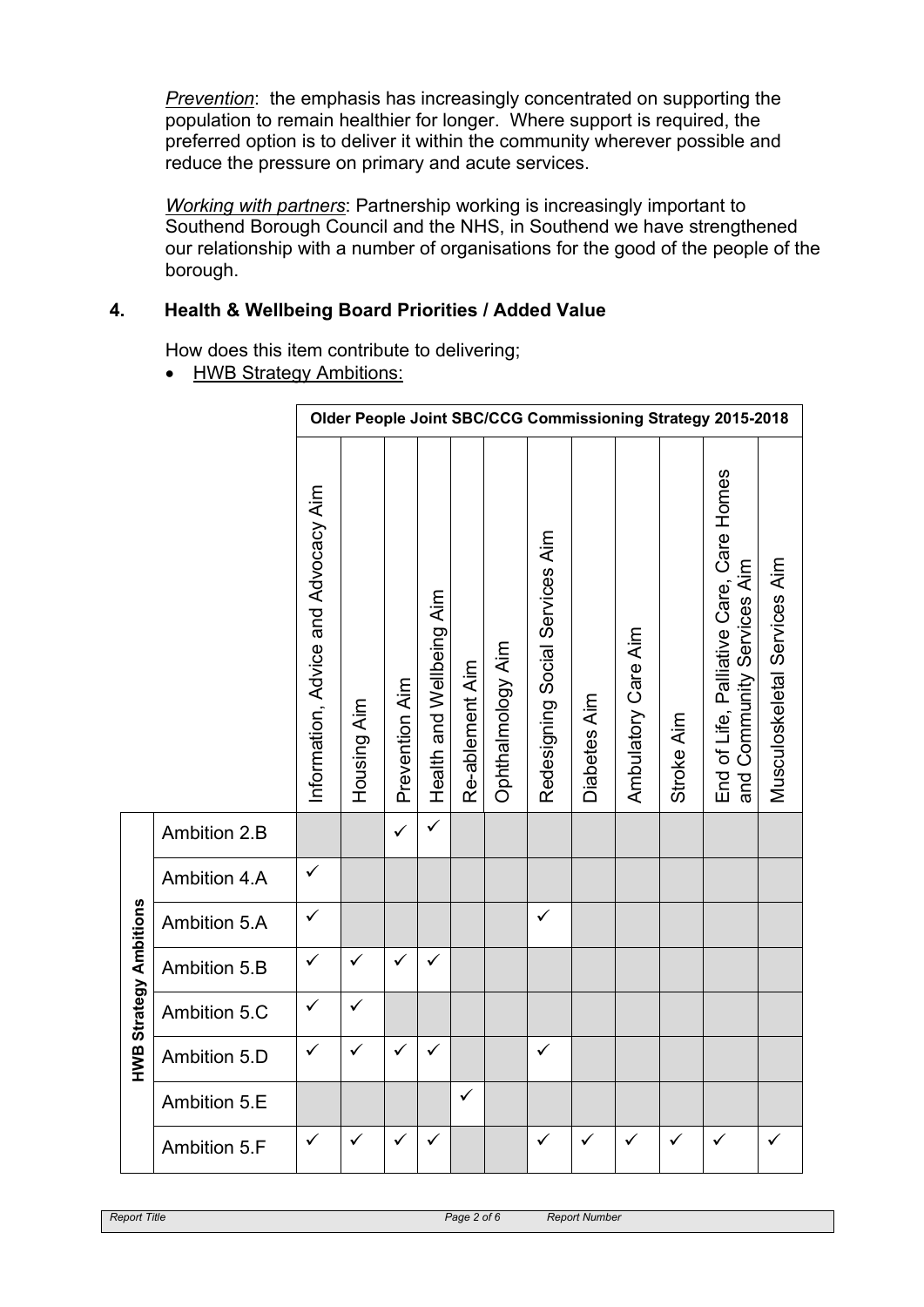|              | Older People Joint SBC/CCG Commissioning Strategy 2015-2018 |              |                |                          |                 |                   |                                 |              |                     |              |                                                                        |                              |
|--------------|-------------------------------------------------------------|--------------|----------------|--------------------------|-----------------|-------------------|---------------------------------|--------------|---------------------|--------------|------------------------------------------------------------------------|------------------------------|
|              | Information, Advice and Advocacy Aim                        | Housing Aim  | Prevention Aim | Health and Wellbeing Aim | Re-ablement Aim | Ophthalmology Aim | Redesigning Social Services Aim | Diabetes Aim | Ambulatory Care Aim | Stroke Aim   | End of Life, Palliative Care, Care Homes<br>and Community Services Aim | Musculoskeletal Services Aim |
| Ambition 6.A |                                                             | $\checkmark$ |                |                          | $\checkmark$    |                   | $\checkmark$                    |              |                     |              |                                                                        |                              |
| Ambition 6.B | $\checkmark$                                                |              | $\checkmark$   |                          |                 |                   |                                 |              |                     |              |                                                                        |                              |
| Ambition 6.C | $\checkmark$                                                | $\checkmark$ | $\checkmark$   | $\checkmark$             | $\checkmark$    | $\checkmark$      | $\checkmark$                    | $\checkmark$ | $\checkmark$        | $\checkmark$ | $\checkmark$                                                           | $\checkmark$                 |
| Ambition 6.D | $\checkmark$                                                |              | $\checkmark$   | $\checkmark$             |                 |                   |                                 | $\checkmark$ |                     |              |                                                                        |                              |
| Ambition 6.E | $\checkmark$                                                | $\checkmark$ | $\checkmark$   | $\checkmark$             |                 |                   | $\checkmark$                    |              |                     |              |                                                                        |                              |
| Ambition 7.A |                                                             |              | $\checkmark$   | $\checkmark$             |                 |                   |                                 |              |                     |              | $\checkmark$                                                           |                              |
| Ambition 7.B |                                                             |              |                | $\checkmark$             |                 |                   |                                 |              |                     |              |                                                                        |                              |
| Ambition 8.B |                                                             | $\checkmark$ |                | $\checkmark$             |                 |                   | $\checkmark$                    |              |                     |              |                                                                        |                              |
| Ambition 8.D |                                                             | $\checkmark$ |                |                          |                 |                   |                                 |              |                     |              |                                                                        |                              |
| Ambition 8.E |                                                             | $\checkmark$ |                |                          |                 |                   |                                 |              |                     |              |                                                                        |                              |
| Ambition 9.A | ✓                                                           |              |                | ✓                        |                 |                   | ✓                               |              |                     |              | $\checkmark$                                                           |                              |
| Ambition 9.B |                                                             | $\checkmark$ |                | $\checkmark$             | $\checkmark$    |                   | ✓                               |              |                     |              |                                                                        |                              |
| Ambition 9.C |                                                             |              | $\checkmark$   |                          |                 |                   |                                 |              |                     |              |                                                                        |                              |
| Ambition 9.D |                                                             |              |                | $\checkmark$             |                 |                   |                                 |              |                     |              |                                                                        |                              |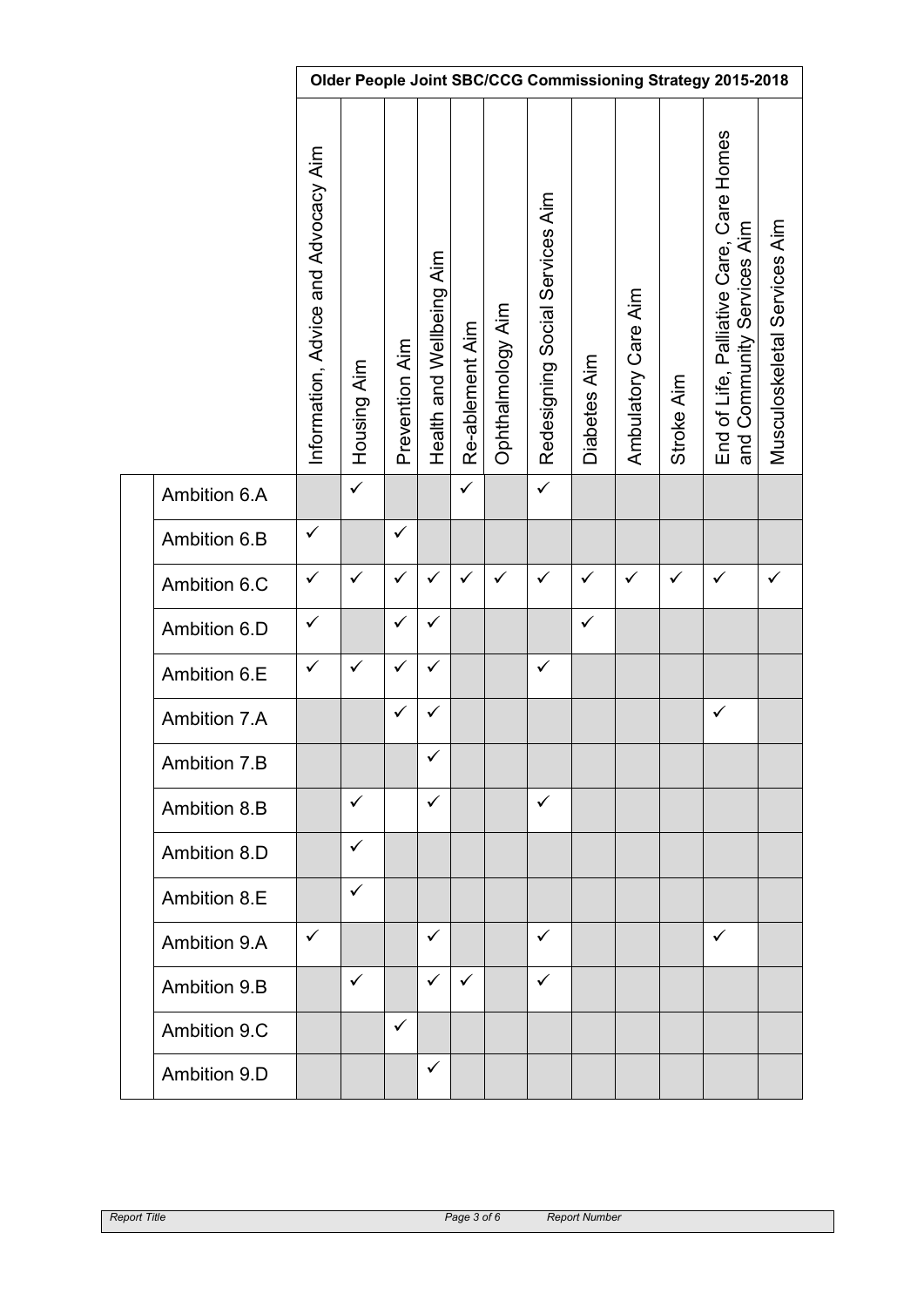- HWB added value outcomes;
	- a) Increased physical activity (prevention)

The Health and Wellbeing Aim

- b) Increased aspiration & opportunity (addressing inequality)
	- Information, Advice and Advocacy Aim
	- Housing Aim
	- Prevention Aim
	- Redesigning Social Services Aim
- c) Increased personal responsibility/participation (sustainability)
	- Information, Advice and Advocacy Aim
	- Health and Wellbeing Aim

## **5. Reasons for Recommendations**

- 5.1. The strategy summarises the current priorities from all local key Council/CCG strategic documents.
- 5.2. A joint approach is consistent both with our integrated health and social care pioneer status and our integrated commissioning approach.
- 5.3. The strategy represents joint commissioning intentions to address the health and social care needs of Southend's older residents.
- 5.4. The strategy is consistent with statutory duties and national guidance.
- 5.5. The strategy is a live document that will continue to incorporate our developments in this area. On 19th May, Southend-on-Sea Borough Council and NHS Southend CCG held a successful public event at which nearly 150 people attended. A huge amount of valuable feedback was received which is being analysed and will feed into the strategy. General themes included:
	- Continued engagement with service users and carers
	- Requirement to measure the outcomes from implementing the strategy
	- Ensuring people understand what services are available and how to access them
	- Concerns about pressure on the system currently, including being able to invest in integration
	- Improving access to GP practice services
	- Ensuring adequate support for individuals and carers before discharging back home.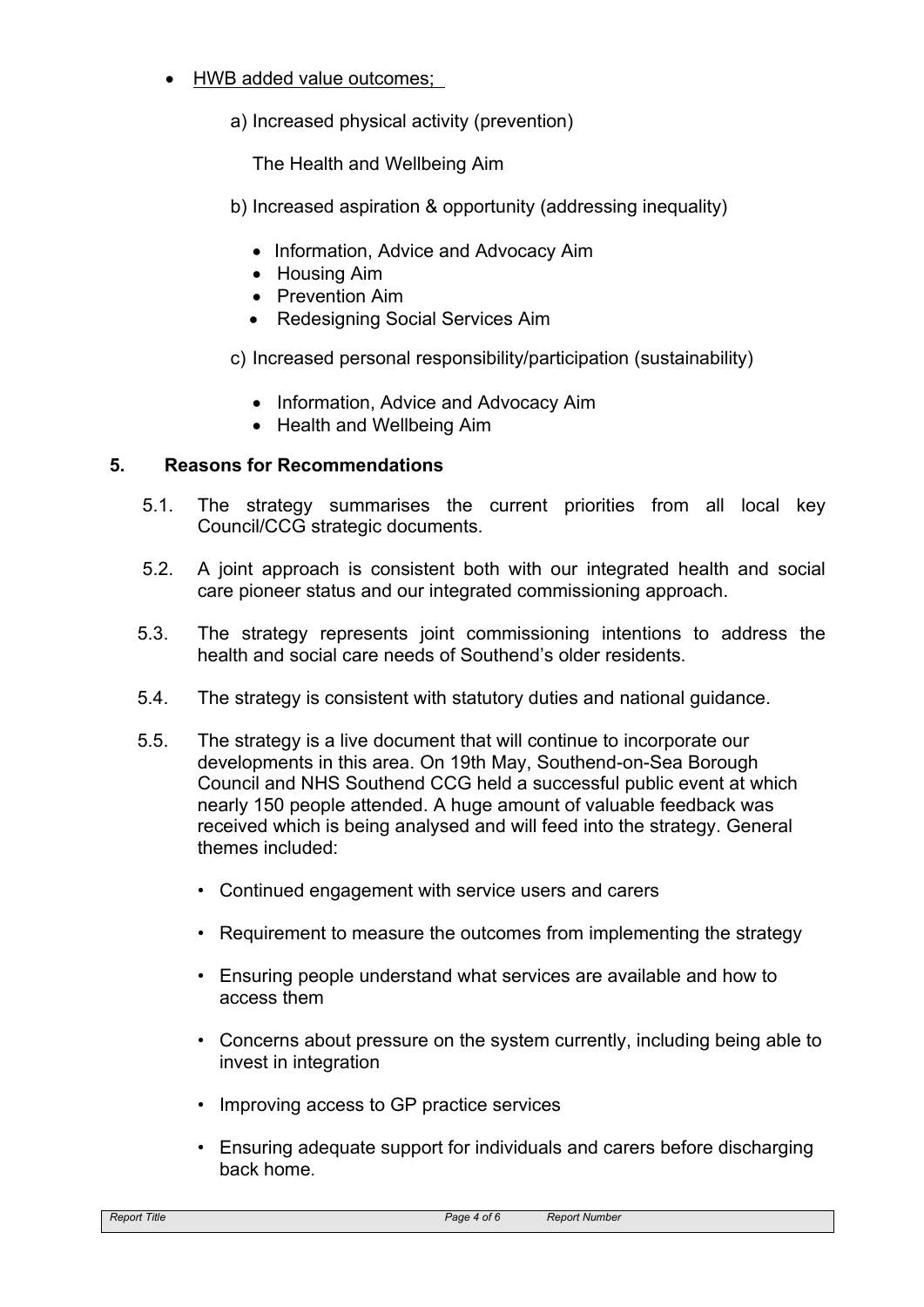## **6. Financial / Resource Implications**

The strategy and accompanying plan are built on existing commitments with resources already allocated. The strategy will be refreshed and re-defined, in line with feedback received, as additional priorities emerge.

### **7. Legal Implications**

This strategy is fully compliant with the Care Act 2014 and the Health and Social Care Act 2012.

### **8. Equality & Diversity**

An equalities analysis has been undertaken for this strategy.

### **9. Background Papers**

None.

#### **10. Appendices**

*Appendix 1* Draft Southend-on-Sea's Older People Strategy 2015 – 2018 and Commissioning Outcomes Plan.

## **HWB Strategy Priorities**

#### **Broad Impact Goals – adding value**

- a) Increased Physical Activity (prevention)
- b) Increased Aspiration and Opportunity (addressing inequality)
- c) Increased Personal Responsibility and Participation (sustainability)

| <b>Ambition 1. A positive</b><br>start in life<br>A. Children in care   B.<br>Education-Narrow the gap   C.<br>Young carers   D. Children's<br>mental wellbeing   E. Teen<br>pregnancy   F. Troubled<br>families | <b>Ambition 2. Promoting</b><br>healthy lifestyles<br>A. Tobacco – reducing use $  B$ .<br>Healthy weight  <br>C. Substance & Alcohol misuse                                                                                                       | <b>Ambition 3. Improving</b><br>mental wellbeing<br>A. Holistic: Mental/physical   B.<br>Early intervention   C. Suicide<br>prevention/self-harm   D.<br>Support parents/postnatal                                                          |
|------------------------------------------------------------------------------------------------------------------------------------------------------------------------------------------------------------------|----------------------------------------------------------------------------------------------------------------------------------------------------------------------------------------------------------------------------------------------------|---------------------------------------------------------------------------------------------------------------------------------------------------------------------------------------------------------------------------------------------|
| <b>Ambition 4. A safer</b><br>population<br>A. Safeguarding children and<br>vulnerable adults   B. Domestic<br>abuse   C. Tackling<br>Unintentional injuries among<br>under 15s                                  | <b>Ambition 5. Living</b><br>independently<br>A. Personalised budgets   B.<br>Enabling community living   C.<br>Appropriate accommodation  <br>D. Personal involvement in care<br>E. Reablement   F. Supported<br>to live independently for longer | <b>Ambition 6. Active and</b><br>healthy ageing<br>A. Integrated health & social care<br>services   B. Reducing isolation  <br>C. Physical & mental wellbeing  <br>D. Long Term conditions-<br>support   E. Personalisation/<br>Empowerment |